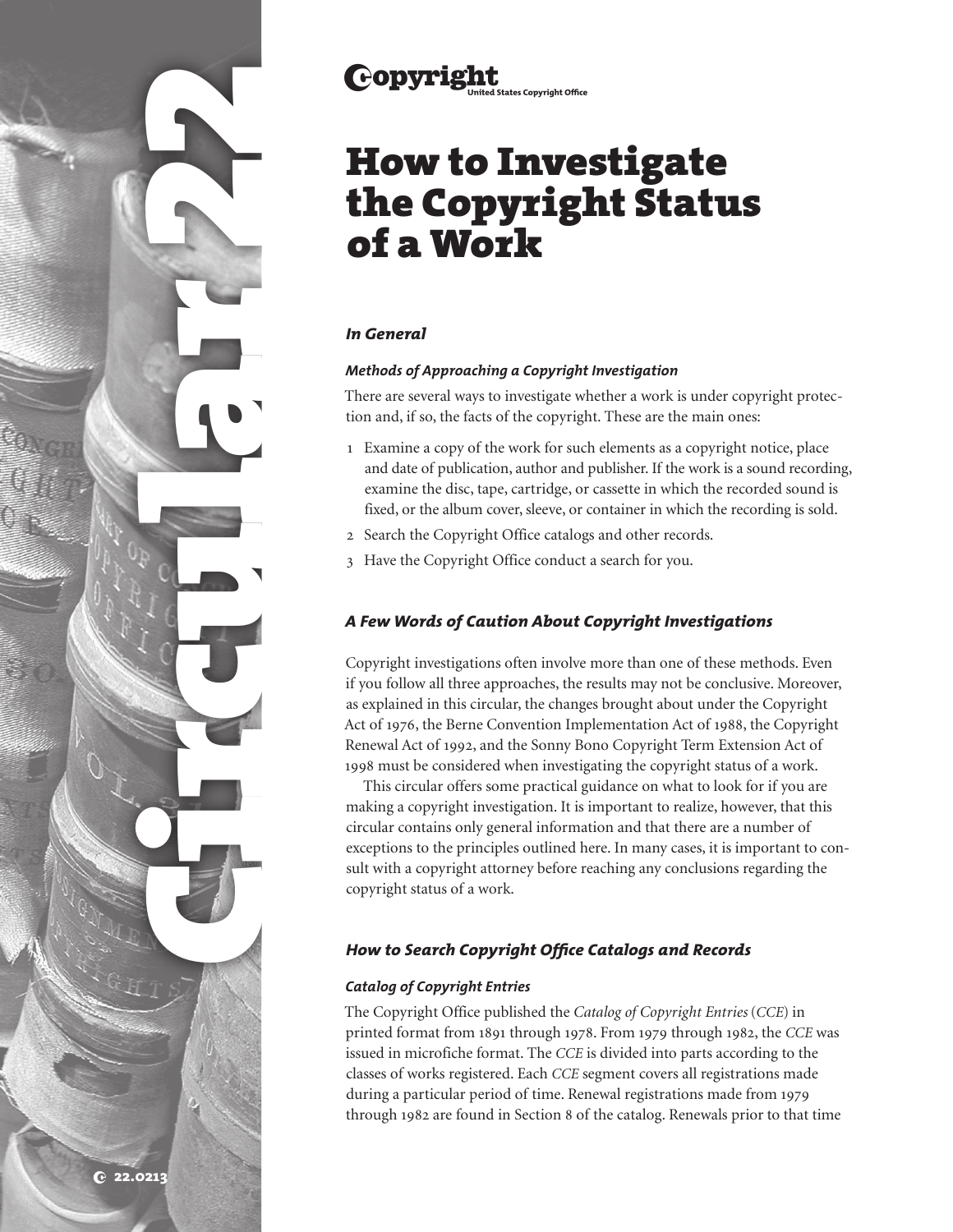are generally listed at the end of the volume containing the class of work to which they pertained.

A number of libraries throughout the U.S. maintain copies of the *CCE*, and this may provide a good starting point if you wish to make a search yourself. There are some cases, however, in which a search of the *CCE* alone will not be sufficient to provide the needed information. For example:

- Because the *CCE* does not include entries for assignments or other recorded documents, it cannot be used for searches involving the ownership of rights.
- The *CCE* entry contains the essential facts concerning a registration, but it is not a verbatim transcript of the registration record. It does not contain the address of the copyright claimant.

Effective with registrations made since 1982 when the *CCE* was discontinued, the only method of searching *CCE* volumes outside the Library of Congress is by using the Internet to access the online catalog. The online catalog contains entries from 1978 to the present. Information on accessing the catalog via the Internet is provided below. The Copyright Office has been digitizing the 660 volumes of the *CCE* and many are now available at *www.archive.org/details/copyrightrecords/.*

## **Individual Searches of Copyright Records**

The Copyright Office is located in the Library of Congress, James Madison Memorial Building, 101 Independence Avenue SE, Washington, DC 20559.

Most Copyright Office records are open to public inspection and searching from 8:30 am to 5:00 pm, eastern time, Monday through Friday, except federal holidays. The various records freely available to the public include an extensive card catalog, an automated catalog containing records from 1978 forward, record books, and microfilm records of assignments and related documents. Other records, including correspondence files and deposit copies, are not open to the public for searching. However, they may be inspected upon request and payment of a search fee.\*

**\*note: Copyright Office fees are subject to change. For current fees, please check the Copyright Office website at www.copyright.gov, write the Copyright Office, or call (202) 707‑3000 or 1-877-476-0778.**

If you wish to do your own searching in the Copyright Office files open to the public, you will be given assistance in locating the records you need and in learning procedures for searching. If the Copyright Office staff member actually makes the search for you, a search fee must be charged. The search will not be done while you wait.

In addition, Copyright Office records in machine-readable form cataloged from January 1, 1978, to the present, including registration and renewal information and recorded documents, are available for searching from the Copyright Office website at *www.copyright.gov*.

The Copyright Office does not offer search assistance to users on the Internet.

## **Searching by the Copyright Office**

#### *In General*

Upon request and at the statutory rate for each hour or fraction of an hour used, the Copyright Office staff will search the records of registrations and other recorded documents concerning ownership of copyrights and will provide a written report. If you request a cost estimate, the Copyright Office will provide one. Estimates for searches are based on the information you furnish and are provided for a set fee that is applied toward the cost of the search and report. Fees for estimates are nonrefundable and may be applied to a search for up to one year from the date of the estimate. Requests must include an address and telephone number where you may be reached during business hours and an email address if available.

Certification of a search report is available for an additional fee. Certified searches are frequently requested to meet the evidentiary requirements of litigation.

Preferred payment is by personal check or credit card. Contact the Copyright Office for information regarding payment with money orders or by overseas banking institutions. For information, correspondence, or payment, contact:

*Copyright Office GC/I&R/RRC Attn: RCC P.O. Box 70400 Washington, DC 20024* phone: *(202) 707-6787* (*m–f, 8:30–5:00 eastern time*) fax: *(202) 252-3519* email: *copysearch@copyright.gov*

#### *What the Fee Does Not Cover*

The search fee does *not* include the cost of additional certificates, photocopies of deposits, or copies of other Office records. For information concerning these services, see Circular 6, *Obtaining Access to and Copies of Copyright Office Records and Deposits*.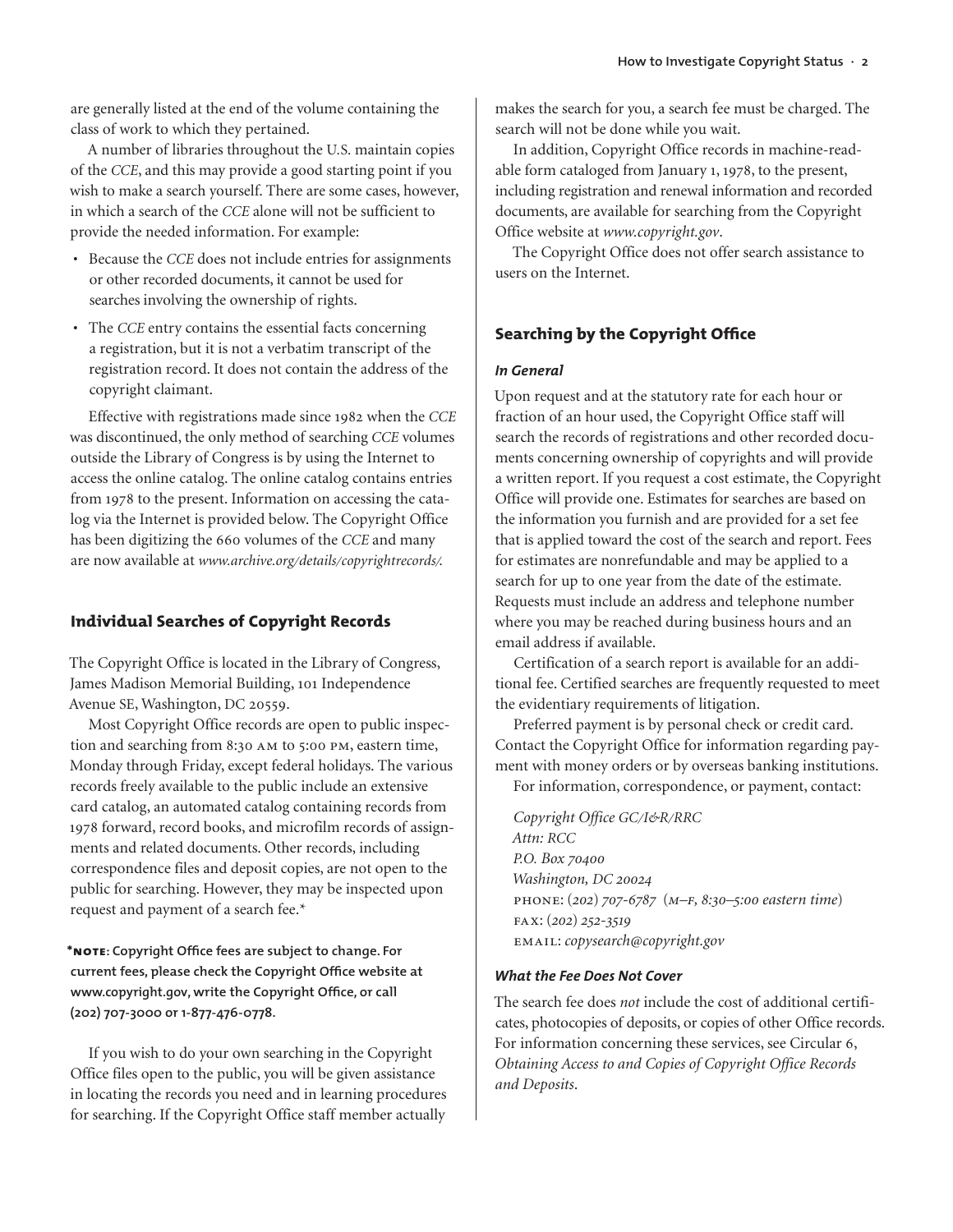## *Information Needed*

The more detailed information you furnish with your request, the less expensive the search will be. Please provide as much of the following information as possible:

- the title of the work, with any possible variants
- the names of the authors, including possible pseudonyms
- the name of the probable copyright owner, which may be the publisher or producer
- the approximate year when the work was published or registered
- the type of work involved (book, play, musical composition, sound recording, photograph, etc.)
- for a work originally published as a part of a periodical or collection, the title of that publication and any other information, such as the volume or issue number, to help identify it
- the registration number or any other copyright data

Motion pictures are often based on other works, such as books or serialized contributions to periodicals or other composite works. *If you want a search for an underlying work or for music from a motion picture, you must specifically request such a search. You must also identify the underlying works and music and furnish the specific titles, authors, and approximate dates of these works.*

## *Searches Involving Assignments and Other Documents Affecting Copyright Ownership*

For the standard hourly search fee, the Copyright Office staff will search its indexes covering the records of assignments and other recorded documents concerning ownership of copyrights. The reports of searches in these cases will state the facts shown in the Office's indexes of the recorded documents but will offer no interpretation of the content of the documents or their legal effect.

# **Limitations on Searches**

In determining whether or not to have a search made, you should keep the following points in mind:

**No Special Lists ·** The Copyright Office does not maintain any lists of works by subject or any lists of works that are in the public domain.

**Contributions Not Listed Separately in Copyright Office Records ·** Individual works such as stories, poems, articles, or musical compositions that were published as contributions to a copyrighted periodical or collection are usually not listed separately by title in our records.

**No Comparisons ·** The Copyright Office does not search or compare copies of works to determine questions of possible infringement or to determine how much two or more versions of a work have in common.

**Titles and Names Not Copyrightable ·** Copyright does not protect names and titles, and our records list many different works identified by the same or similar titles. Some brand names, trade names, slogans, and phrases may be entitled to protection under the general rules of law relating to unfair competition. They may also be entitled to registration under the provisions of the trademark laws. Questions about the trademark laws should be addressed to: *Commissioner for Patents, PO Box 1450, Alexandria, VA 22313-1450*. Possible protection of names and titles under common law principles of unfair competition is a question of state law.

**No Legal Advice ·** The Copyright Office cannot express any opinion as to the legal significance or effect of the facts included in a search report.

# **Some Words of Caution**

## *Searches Not Always Conclusive*

Searches of the Copyright Office catalogs and records are useful in helping to determine the copyright status of a work, but they cannot be regarded as conclusive in all cases. The complete absence of any information about a work in the Office records does not mean that the work is unprotected. The following are examples of cases in which information about a particular work may be incomplete or lacking entirely in the Copyright Office:

- Before 1978, unpublished works were entitled to protection under common law without the need of registration.
- Works published with notice prior to 1978 may be registered at *any* time within the first 28-year term.
- Works copyrighted between January 1, 1964, and December 31, 1977, are affected by the Copyright Renewal Act of 1992, which automatically extends the copyright term and makes renewal registrations optional.
- For works under copyright protection on or after January 1, 1978, registration may be made at any time during the term of protection. Although registration is not required as a condition of copyright protection, there are certain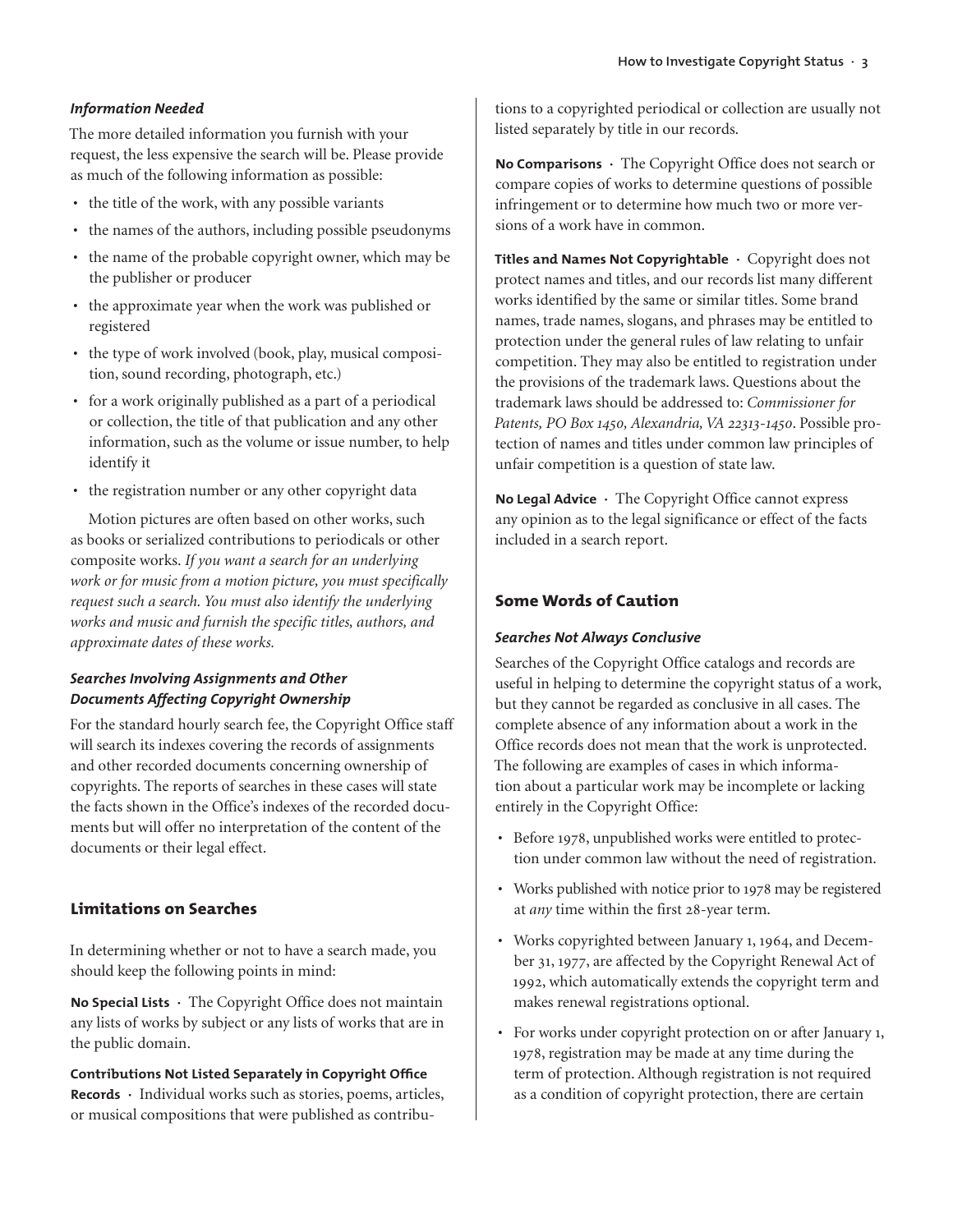definite advantages to registration. For further information, see Circular 1, *Copyright Basics*.

- Since searches are ordinarily limited to registrations that have already been cataloged, a search report may not cover recent registrations for which catalog records are not yet available.
- The information in the search request may not have been complete or specific enough to identify the work.
- The work may have been registered under a different title or as part of a larger work.

## *Protection in Foreign Countries*

Even if you conclude that a work is in the public domain in the United States, this does not necessarily mean that you are free to use it in other countries. Every nation has its own laws governing the length and scope of copyright protection, and these are applicable to uses of the work within that nation's borders. Thus, the expiration or loss of copyright protection in the United States may still leave the work fully protected against unauthorized use in other countries. For further information, see Circular 6; Circular 15, *Renewal of Copyright;* and Circular 15a, *Duration of Copyright.*

## *Impact of the Copyright Act on Copyright Investigations*

On October 19, 1976, the President signed into law a complete revision of the copyright law of the United States (title 17 of the *United States Code*). Most provisions of this statute came into force on January 1, 1978, superseding the Copyright Act of 1909. These provisions made significant changes in the copyright law. Further important changes resulted from the Berne Convention Implementation Act of 1988, which took effect March 1, 1989; the Copyright Renewal Act of 1992 (P.L. 102-307) enacted June 26, 1992, which amended the renewal provisions of the copyright law; and the Sonny Bono Copyright Term Extension Act of 1998 (P.L. 105-298) enacted October 27, 1998, which extended the term of copyrights for an additional 20 years.

If you need more information about the provisions of either the 1909 or the 1976 law, write or call the Copyright Office. Both laws are available on the Copyright Office website. For information about renewals, see Circular 15. For paper copies of the law, order Circular 92, *Copyright Law of the United States*, from:

*U.S. Government Printing Office P.O. Box 979050 St. Louis, MO 63197-9000*

web: *http://bookstore.gpo.gov* phone: (202) 512-1800 [toll free: 1-866-512-1800] fax: (202) 512-2104 email: *contactcenter@gpo.gov*

Or go to the Copyright Office website at *www.copyright.gov/ title17*.

For copyright investigations, the following points about the impact of the Copyright Act of 1976, the Berne Convention Implementation Act of 1988, and the Copyright Renewal Act of 1992 should be considered.

#### *A Changed System of Copyright Formalities*

Some of the most sweeping changes under the 1976 Copyright Act involve copyright formalities, that is, the procedural requirements for securing and maintaining full copyright protection. The old system of formalities involved copyright notice, deposit, and registration; recordation of transfers and licenses of copyright ownership; and U.S. manufacture, among other things. In general, while retaining formalities, the 1976 law reduced the chances of mistakes, softened the consequences of errors and omissions, and allowed for the correction of errors.

The Berne Convention Implementation Act of 1988 reduced formalities, most notably making the addition of the previously mandatory copyright notice optional. It should be noted that the amended notice requirements are not retroactive.

The Copyright Renewal Act of 1992, enacted June 26, 1992, automatically extends the term of copyrights secured between January 1, 1964, and December 31, 1977, making renewal registration optional. Consult Circular 15 for details. For additional information, contact the Copyright Office by phone at (202) 707-3000 or 1-877-476-0778 (toll free).

#### *Automatic Copyright*

Under the present copyright law, copyright exists in original works of authorship created and fixed in any tangible medium of expression, now known or later developed, from which they can be perceived, reproduced, or otherwise communicated, either directly, or indirectly with the aid of a machine or device. In other words, copyright is an incident of creative authorship and is not dependent on statutory formalities. Thus, registration with the Copyright Office generally is not required, but there are certain advantages that arise from a timely registration. For further information on the advantages of registration, see Circular 1.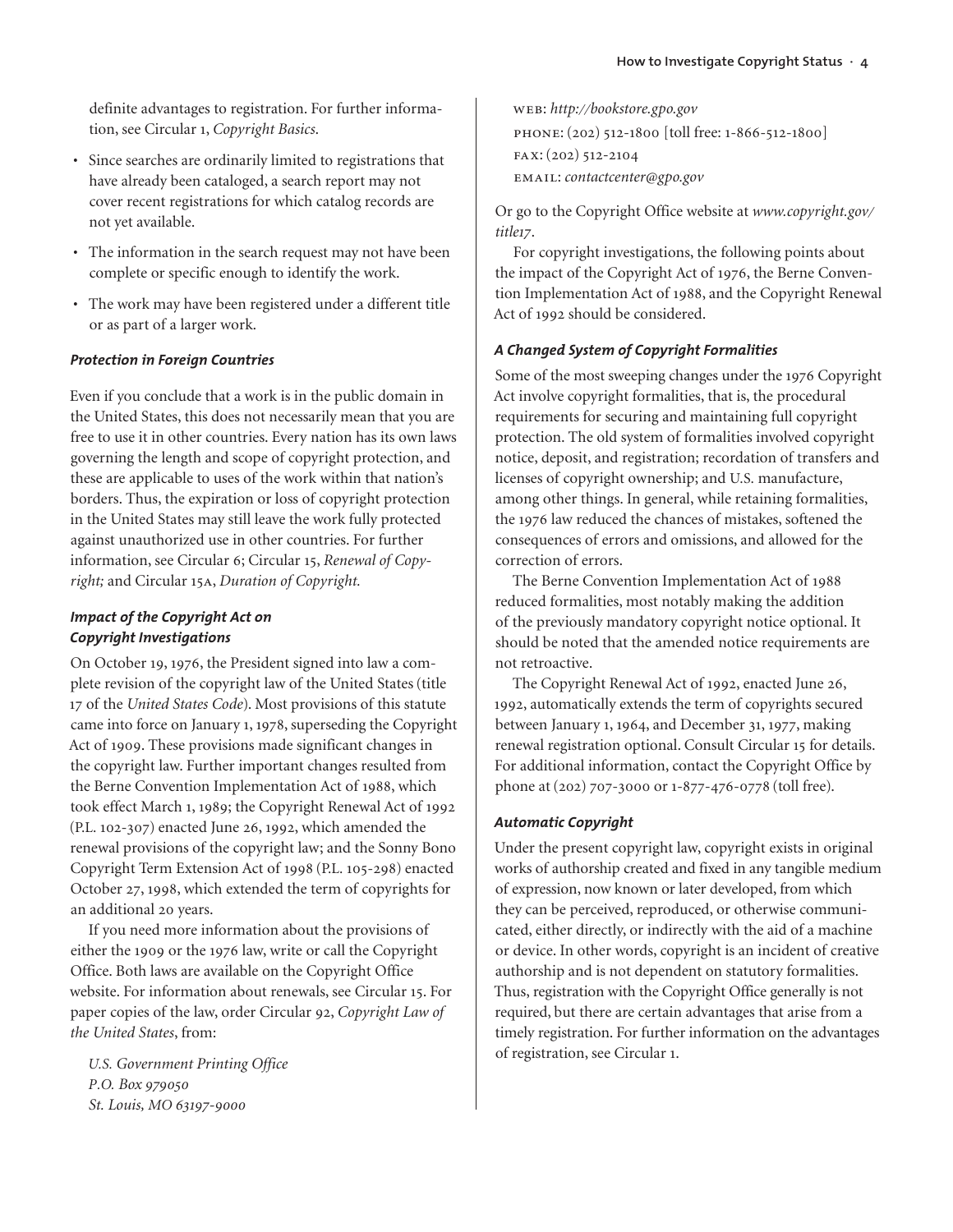#### *Copyright Notice*

The 1909 Copyright Act and the 1976 Copyright Act as originally enacted required a notice of copyright on published works. For most works, a copyright notice consisted of the symbol  $\odot$ , the word "Copyright" or the abbreviation "Copr.," together with the name of the owner of copyright and the year of first publication. For example: "© Joan Crane 2004" or "Copyright 2008 by Abraham Adams."

For sound recordings published on or after February 15, 1972, a copyright notice might read "® 1994 XYZ Records, Inc." See below for more information about sound recordings.

For mask works, a copyright notice might read " $@$  SDR Industries." See Circular 100, *Federal Statutory Protection for Mask Works*, for more information.

As originally enacted, the 1976 law prescribed that all visually perceptible published copies of a work, or published phonorecords of a sound recording, should bear a proper copyright notice. This applies to such works published before March 1, 1989. After March 1, 1989, notice of copyright on these works is optional. Adding the notice, however, is strongly encouraged and, if litigation involving the copyright occurs, certain advantages exist for publishing a work with notice.

Prior to March 1, 1989, the requirement for the notice applied equally whether the work was published in the United States or elsewhere by authority of the copyright owner. Compliance with the statutory notice requirements was the responsibility of the copyright owner. Unauthorized publication without the copyright notice, or with a defective notice, does not affect the validity of the copyright in the work.

Advance permission from, or registration with, the Copyright Office is not required before placing a copyright notice on copies of the work or on phonorecords of a sound recording. Moreover, for works first published on or after January 1, 1978, through February 28, 1989, omission of the requirednotice, or use of a defective notice, did not result in forfeiture or outright loss of copyright protection. Certain omissions of, or defects in, the notice of copyright, however, could have led to loss of copyright protection if steps were not taken to correct or cure the omissions or defects. The Copyright Office has issued a final regulation (37 *CFR* 201.20) that suggests various acceptable positions for the notice of copyright. This regulation is available on the Copyright Office website at *www.copyright.gov/title37/201/index.html*. For further information, see Circular 3, *Copyright Notice*.

#### *Works Already in the Public Domain*

In general, once a work enters the public domain, copyright protection cannot be restored. However, certain exceptions

apply to works of foreign origin. For eligible foreign works, copyright protection is automatically restored under the provisions of the Uruguay Round Agreements Act (URAA) and section 104(a) of the copyright law. Previous to the URAA, the North American Free Trade Agreement Implementation Act (NAFTA) contained copyright restoration provisions for certain Canadian and Mexican works.

Under the copyright law in effect prior to January 1, 1978, copyright could be lost in several situations. The most common were publication without the required notice of copyright, expiration of the first 28-year term without renewal, or final expiration of the second copyright term. The Copyright Renewal Act of 1992 automatically renews first term copyrights secured between January 1, 1964, and December 31, 1977.

#### *Scope of Exclusive Rights Under Copyright*

The present law has changed and enlarged in some cases the scope of the copyright owner's rights. The new rights apply to all uses of a work subject to protection by copyright after January 1, 1978, regardless of when the work was created.

#### **Duration of Copyright Protection**

#### *Works Originally Copyrighted On or After January 1, 1978*

A work that is created and fixed in tangible form for the first time on or after January 1, 1978, is automatically protected from the moment of its creation and is ordinarily given a term enduring for the author's life plus an additional 70 years after the author's death. In the case of "a joint work prepared by two or more authors who did not work for hire," the term lasts for 70 years after the last surviving author's death. For works made for hire and for anonymous and pseudonymous works (unless the author's identity is revealed in the Copyright Office records), the duration of copyright will be 95 years from publication or 120 years from creation, whichever is less.

Works created before the 1976 law came into effect but neither published nor registered for copyright before January 1, 1978, have been automatically brought under the statute and are now given federal copyright protection. The duration of copyright in these works will generally be computed in the same way as for new works: the life-plus-70 or 95/120-year terms will apply. However, all works in this category were guaranteed at least 25 years of statutory protection.

### *Works Copyrighted Before January 1, 1978*

Under the law in effect before 1978, copyright was secured either on the date a work was published with notice of copy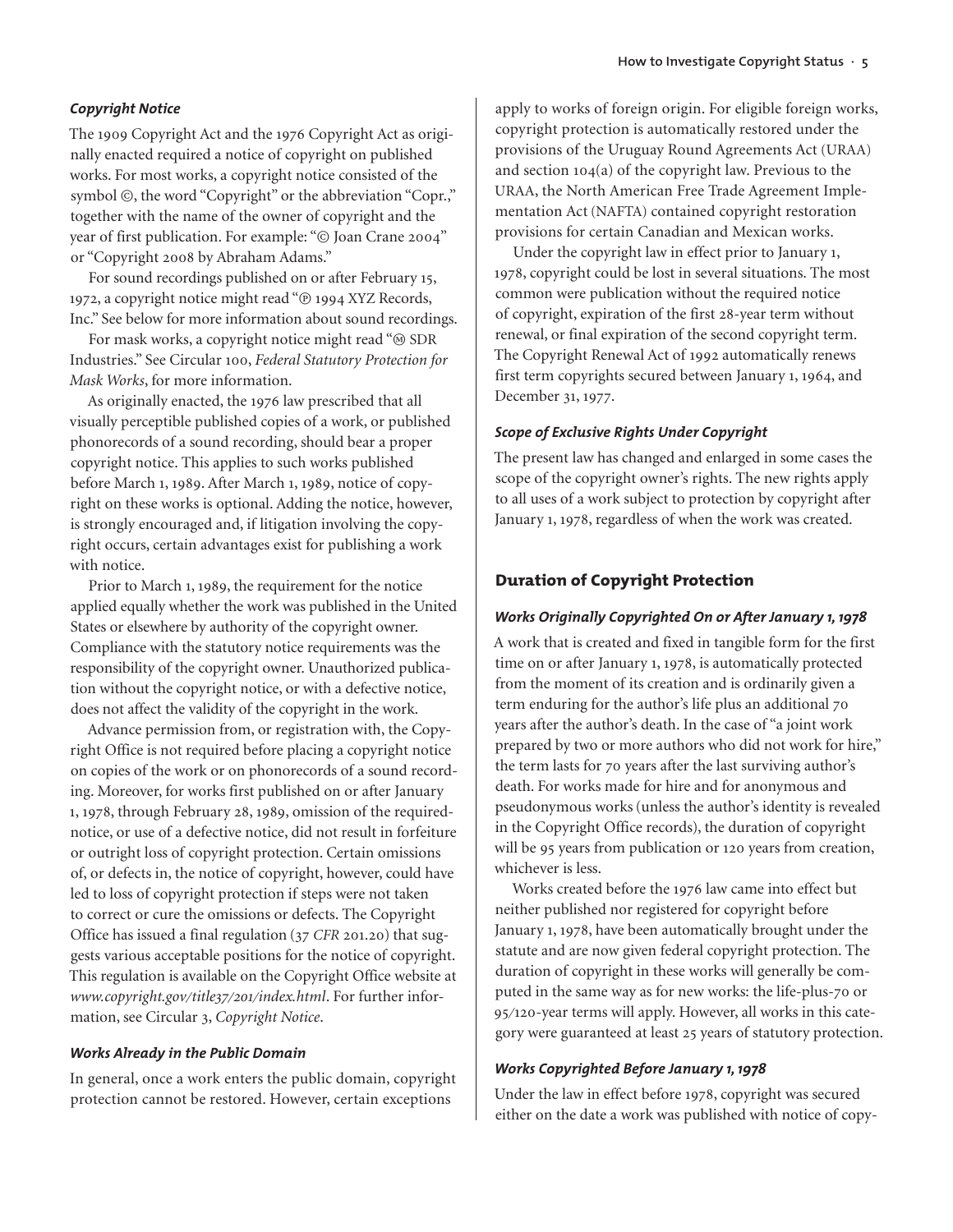right or on the date of registration if the work was registered in unpublished form. In either case, copyright endured for a first term of 28 years from the date on which it was secured. During the last (28th) year of the first term, the copyright was eligible for renewal. The copyright law extends the renewal term from 28 to 67 years for copyrights in existence on January 1, 1978.

However, for works copyrighted prior to January 1, 1964, the copyright still must have been renewed in the 28th calendar year to receive the 67-year period of added protection. The amending legislation enacted June 26, 1992, automatically extends this second term for works first copyrighted between January 1, 1964, and December 31, 1977. For more detailed information on the copyright term, see Circular 15a.

# **Works First Published Before 1978: the Copyright Notice**

## *General Information About the Copyright Notice*

In investigating the copyright status of works first published before January 1, 1978, the most important thing to look for is the notice of copyright. As a general rule under the 1909 law, copyright protection was lost permanently if the notice was omitted from the first authorized published edition of a work or if it appeared in the wrong form or position. The form and position of the copyright notice for various types of works were specified in the copyright statute. Some courts were liberal in overlooking relatively minor departures from the statutory requirements, but a basic failure to comply with the notice provisions forfeited copyright protection and put the work into the public domain in this country.

## *Absence of Copyright Notice*

For works first published before 1978, the complete absence of a copyright notice from a published copy generally indicates that the work is not protected by copyright. For works first published before March 1, 1989, the copyright notice is required, but omission could have been cured by registration before or within five years of publication and by adding the notice to copies published in the United States after discovery of the omission. Some works may contain a notice, others may not. The absence of a notice in works published on or after March 1, 1989, does not necessarily indicate that the work is in the public domain.

**Unpublished Works ·** No notice of copyright was required on the copies of any unpublished work. The concept of "publication" is very technical, and it was possible for a

number of copies lacking a copyright notice to be reproduced and distributed without affecting copyright protection.

**Foreign Editions ·** In the case of works seeking ad interim copyright,\* copies of a copyrighted work were exempted from the notice requirements if they were first published outside the United States. Some copies of these foreign editions could find their way into the United States without impairing the copyright.

**\*note: "Ad interim copyright" refers to a special short term of copyright available to certain pre-1978 books and periodicals. For further information on ad interim copyright, see page 8.**

**Accidental Omission ·** The 1909 statute preserved copyright protection if the notice was omitted by accident or mistake from a "particular copy or copies."

**Unauthorized Publication ·** A valid copyright was not secured if someone deleted the notice and/or published the work without authorization from the copyright owner.

**Sound Recordings ·** Reproductions of sound recordings usually contain two different types of creative works: the underlying musical, dramatic, or literary work that is being performed or read and the fixation of the actual sounds embodying the performance or reading. For protection of the underlying musical or literary work embodied in a recording, it is not necessary that a copyright notice covering this material appear on the phonograph records or tapes on which the recording is reproduced. A special notice is required for protection of the recording of a series of musical, spoken, or other sounds that were fixed on or after February 15, 1972. Sound recordings fixed before February 15, 1972, are not eligible for federal copyright protection. The Sound Recording Act of 1971, the present copyright law, and the Berne Convention Implementation Act of 1988 cannot be applied or be construed to provide any retroactive protection for sound recordings fixed before February 15, 1972. Such works, however, may be protected by various state laws or doctrines of common law.

## *The Date in the Copyright Notice*

If you find a copyright notice, the date it contains may be important in determining the copyright status of the work. In general, the notice on works published before 1978 must include the year in which copyright was secured by publication or, if the work was first registered for copyright in unpublished form, the year in which registration was made. There are two main exceptions to this rule.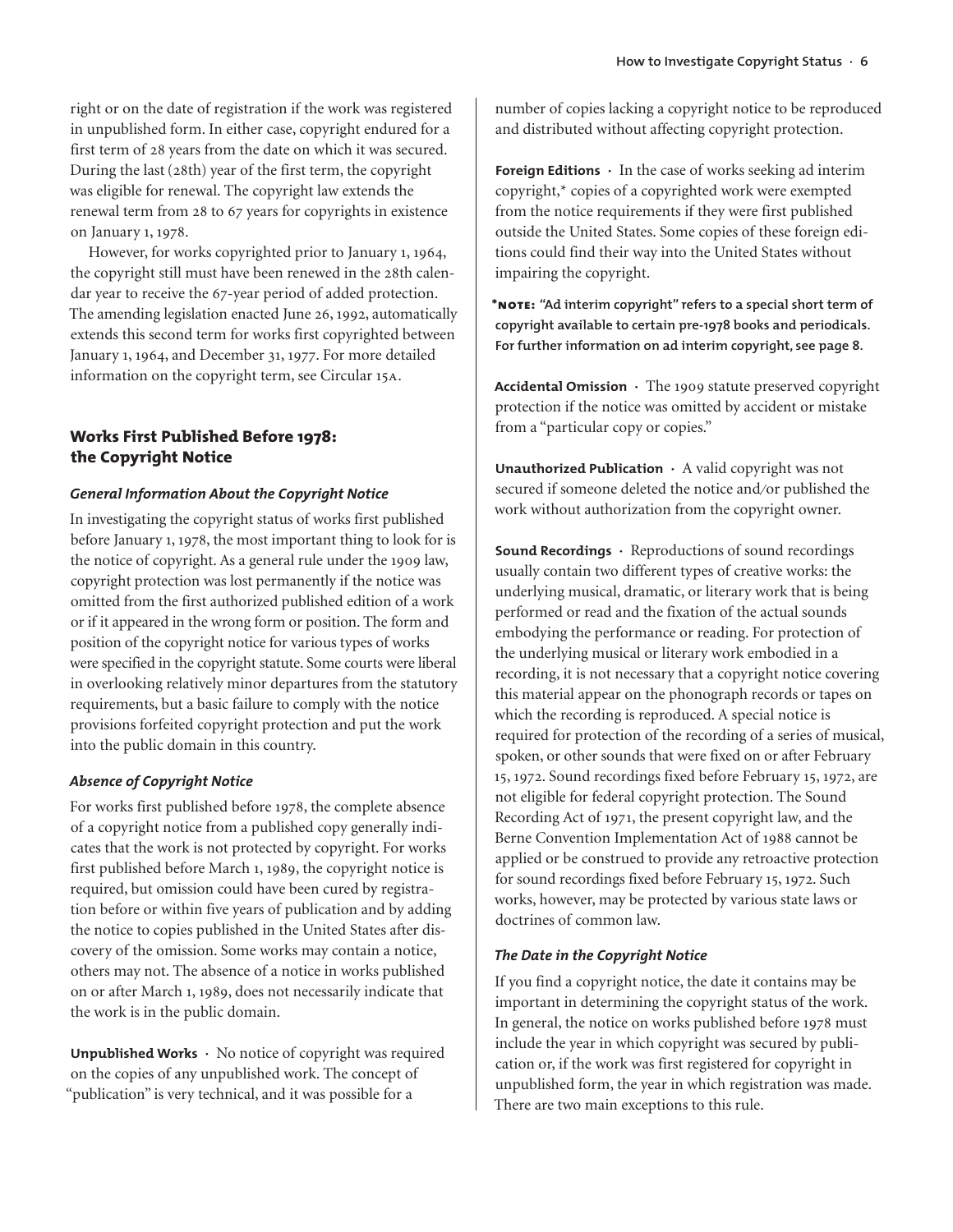- 1 For pictorial, graphic, or sculptural works (Classes F through K under the 1909 law), the law permitted omission of the year date in the notice.
- 2 For "new versions" of previously published or copyrighted works, the notice was not usually required to include more than the year of first publication of the new version itself. This is explained further under *Derivative Works* below.

The year in the notice usually (though not always) indicated when the copyright began. It is, therefore, significant in determining whether a copyright is still in effect; or, if the copyright has not yet run its course, the year date will help in deciding when the copyright is scheduled to expire. For further information about the duration of copyright, see Circular 15a.

In evaluating the meaning of the date in a notice, you should keep the following points in mind:

#### **Works Published and Copyrighted Before January 1, 1978 ·**

A work published before January 1, 1978, and copyrighted on or after January 1, 1923, may still be protected by copyright in the United States if a valid renewal registration was made during the 28th year of the first term of the copyright. If renewed by registration or under the Copyright Renewal Act of 1992 and if still valid under the other provisions of the law, the copyright will expire 95 years from the end of the year in which it was first secured.

Therefore, the U.S. copyright in any work published or copyrighted prior to January 1, 1923, has expired by operation of law, and the work has permanently fallen into the public domain in the United States. For example, on January 1, 1997, copyrights in works first published or copyrighted before January 1, 1922, expired; on January 1, 1998, copyrights in works first published or copyrighted before January 1, 1923, expired. Unless the copyright law is changed again, no works under protection on January 1, 1999, will fall into the public domain in the United States until January 1, 2019.

**Works First Published or Copyrighted Between January 1, 1923, and December 31, 1949, But Not Renewed ·** If a work was first published or copyrighted between January 1, 1923, and December 31, 1949, it is important to determine whether the copyright was renewed during the last (28th) year of the first term of the copyright. This can be done by searching the Copyright Office records or catalogs as explained previously. If no renewal registration was made, copyright protection expired permanently at the end of the 28th year from the year date it was first secured.

**Works First Published or Copyrighted Between January 1, 1923, and December 31, 1949, and Registered for Renewal ·** When a valid renewal registration was made and copyright in the work was in its second term on December 31, 1977, the renewal copyright term was extended under the latest act to 67 years. In these cases, copyright will last for a total of 95 years from the end of the year in which copyright was originally secured. Example: Copyright in a work first published in 1925 and renewed in 1953 will expire on December 31, 2020.

**Works First Published or Copyrighted Between January 1, 1950, and December 31, 1963 ·** If a work was in its first 28-year term of copyright protection on January 1, 1978, it must have been renewed in a timely fashion to have secured the maximum term of copyright protection. If renewal registration was made during the 28th calendar year of its first term, copyright would endure for 95 years from the end of the year copyright was originally secured. If not renewed, the copyright expired at the end of its 28th calendar year.

**Works First Published or Copyrighted Between January 1, 1964, and December 31, 1977 ·** If a work was in its first 28-year term of copyright protection on June 26, 1992, renewal registration was optional. The term of copyright for works published or copyrighted during this time period was extended to 95 years by the Copyright Renewal Act of 1992 and the Sonny Bono Term Extension Act of 1998. There was no need to make the renewal filing to extend the original 28-year copyright term to the full 95 years.

However, there were several advantages to making a renewal registration during the 28th year of the original term of copyright. If renewal registration was made during the 28th year of the original term of copyright, the renewal copyright vested in the name of the renewal claimant on the effective date of the renewal registration; the renewal certificate constitutes prima facie evidence as to the validity of the copyright during the renewed and extended term and of the facts stated in the certificate; and, the right to use the derivative work in the extended term may be affected. See Circular 15 for further information.

**Unpublished, Unregistered Works ·** Before 1978, if a work had been neither "published" in the legal sense nor registered in the Copyright Office, it was subject to perpetual protection under the common law. On January 1, 1978, all works of this kind, subject to protection by copyright, were automatically brought under the federal copyright statute. The duration of copyright for these works can vary, but none of them expired before December 31, 2002.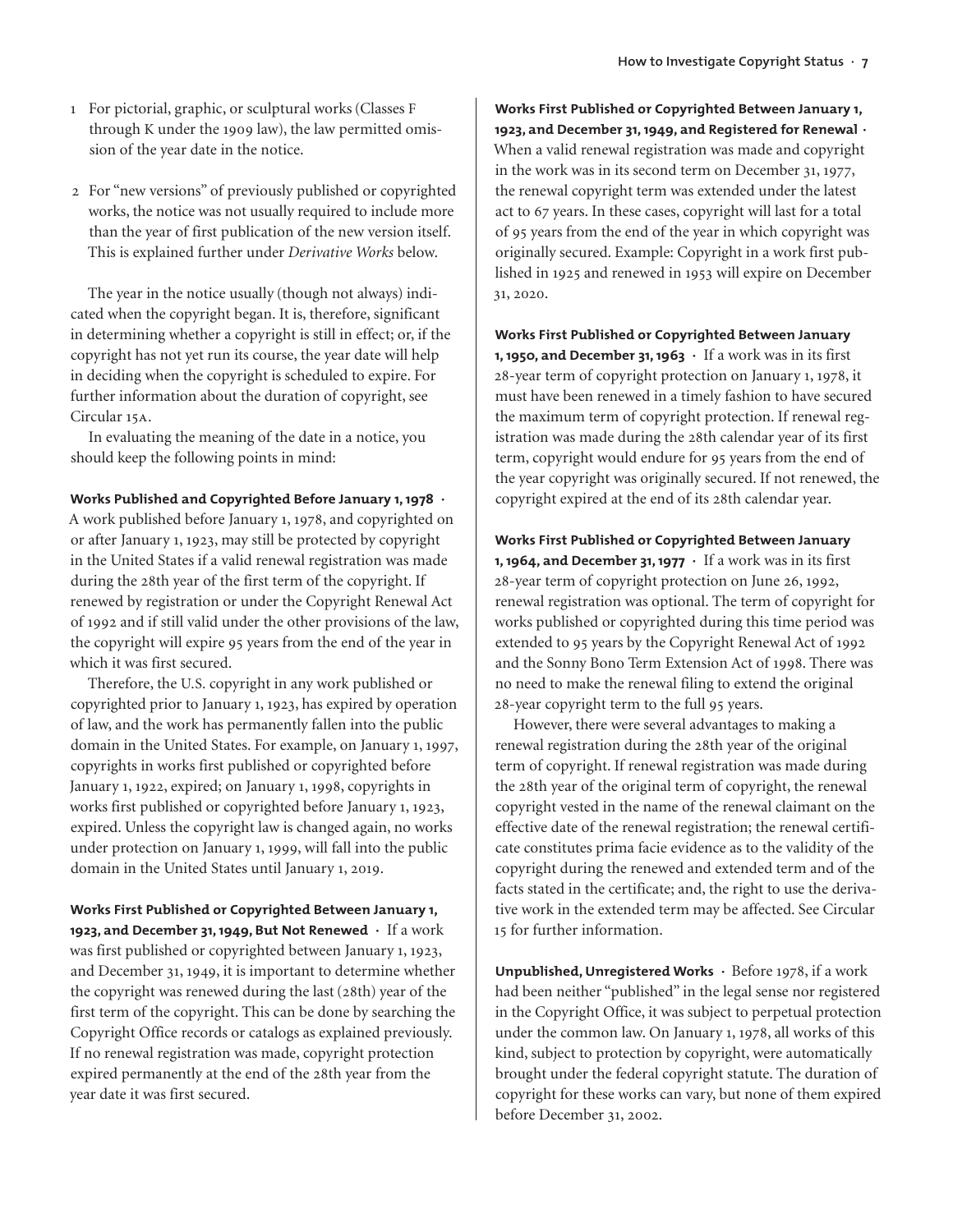#### *Derivative Works*

In examining a copy (or a record, disc, or tape) for copyright information, it is important to determine whether that particular version of the work is an original edition of the work or a "new version." New versions include musical arrangements, adaptations, revised or newly edited editions, translations, dramatizations, abridgments, compilations, and works republished with new matter added. The law provides that derivative works, published or unpublished, are independently copyrightable and that the copyright in such a work does not affect or extend the protection, if any, in the underlying work. Under the 1909 law, courts have also held that the notice of copyright on a derivative work ordinarily need not include the dates or other information pertaining to the earlier works incorporated in it. This principle is specifically preserved in the present copyright law. Thus, if the copy (or the record, disc, or tape) constitutes a derivative version of the work, these points should be kept in mind:

- The date in the copyright notice is not necessarily an indication of when copyright in all the material in the work will expire. Some of the material may already be in the public domain, and some parts of the work may expire sooner than others.
- Even if some of the material in the derivative work is in the public domain and free for use, this does not mean that the "new" material added to it can be used without permission from the owner of copyright in the derivative work. It may be necessary to compare editions to determine what is free to use and what is not.
- Ownership of rights in the material included in a derivative work and in the preexisting work upon which it may be based may differ, and permission obtained from the owners of certain parts of the work may not authorize the use of other parts.

#### *The Name in the Copyright Notice*

Under the copyright statute in effect before 1978, the notice was required to include "the name of the copyright proprietor." The present act requires that the notice include "the name of the owner of copyright in the work, or an abbreviation by which the name can be recognized, or a generally known alternative designation of the owner." The name in the notice (sometimes in combination with the other statements on the copy, records, disc, tape, container, or label) often gives persons wishing to use the work the information needed to identify the owner from whom licenses or permission can be sought. In other cases, the

name provides a starting point for a search in the Copyright Office records or catalogs, as explained at the beginning of this circular.

In the case of works published before 1978, copyright registration is made in the name of the individual person or the entity identified as the copyright owner in the notice. For works published on or after January 1, 1978, registration is made in the name of the person or entity owning all the rights on the date the registration is made. This may or may not be the name appearing in the notice. In addition to its records of copyright registration, the Copyright Office maintains extensive records of assignments, exclusive licenses, and other documents dealing with copyright ownership.

#### *Ad Interim*

Ad interim copyright was a special short-term copyright that applied to certain books and periodicals in the English language that were first manufactured and published outside the United States. It was a partial exception to the manufacturing requirements of the previous U.S. copyright law. Its purpose was to secure temporary U.S. protection for a work, pending the manufacture of an edition in the United States. The ad interim requirements changed several times over the years and were subject to a number of exceptions and qualifications.

The manufacturing provisions of the copyright act expired on July 1, 1986, and are no longer a part of the copyright law. The transitional and supplementary provisions of the act provide that for any work in which ad interim copyright was subsisting or capable of being secured on December 31, 1977, copyright protection would be extended for a term compatible with the other works in which copyright was subsisting on the effective date of the new act. Consequently, if the work was first published on or after July 1, 1977, and was eligible for ad interim copyright protection, the provisions of the present copyright act will be applicable to the protection of these works. Anyone investigating the copyright status of an English-language book or periodical first published outside the United States before July 1, 1977, should check carefully to determine:

- whether the manufacturing requirements were applicable to the work, and
- if so, whether the ad interim requirements were met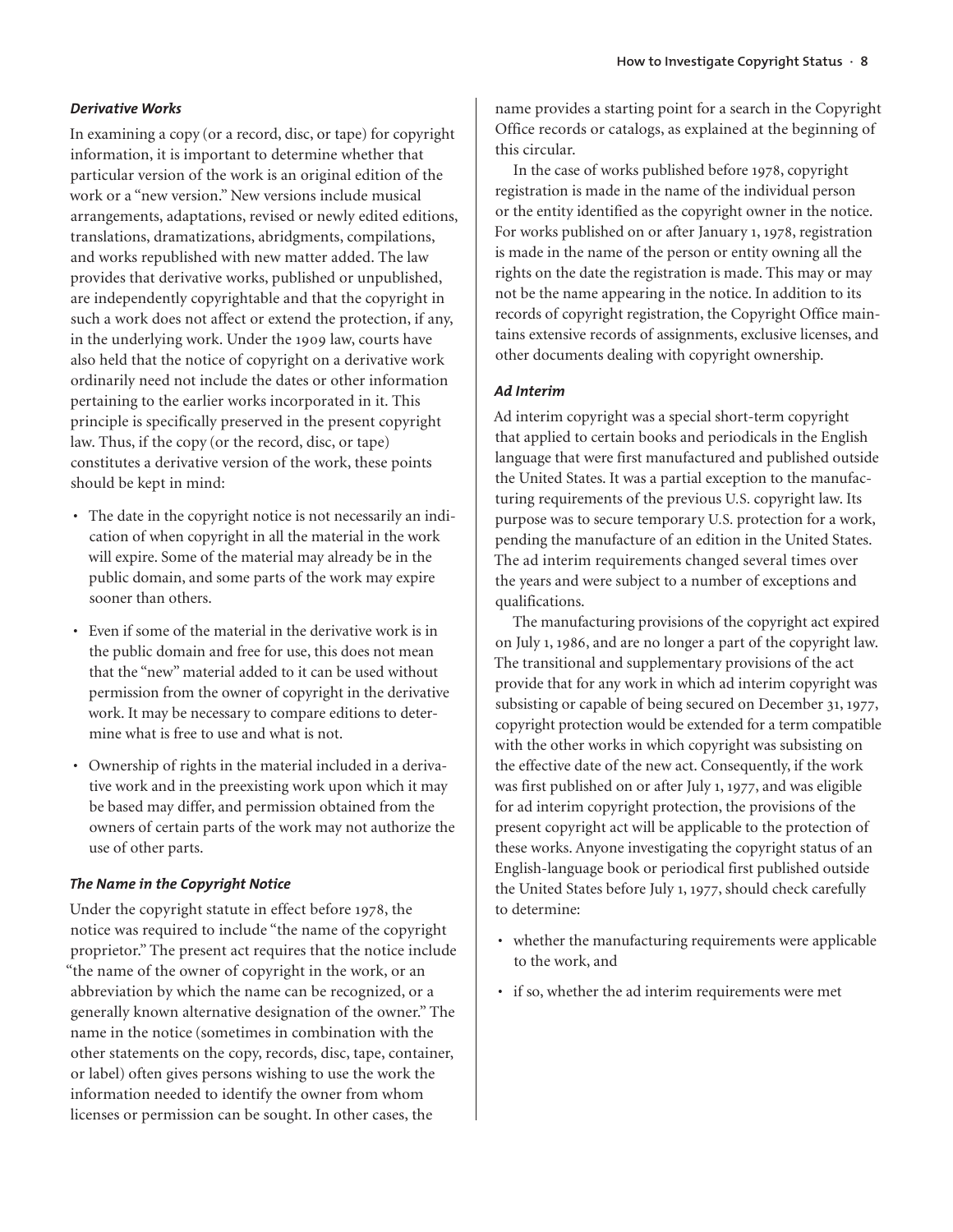# **For Further Information**

## *By Internet*

Circulars, announcements, regulations, other related materials, and all copyright application forms are available from the Copyright Office website at *www.copyright.gov*. To send an email communication, click on *Contact Us* at the bottom of the homepage.

## *By Telephone*

For general information about copyright, call the Copyright Public Information Office at (202) 707-3000 or 1-877-476- 0778 (toll free). Staff members are on duty from 8:30 am to

5:00 pm, eastern time, Monday through Friday, except federal holidays. Recorded information is available 24 hours a day. Or, if you know which application forms and circulars you want, request them 24 hours a day from the Forms and Publications Hotline at (202) 707-9100. Leave a recorded message.

## *By Regular Mail*

Write to:

*Library of Congress Copyright Office–COPUBS 101 Independence Avenue SE Washington, DC 20559*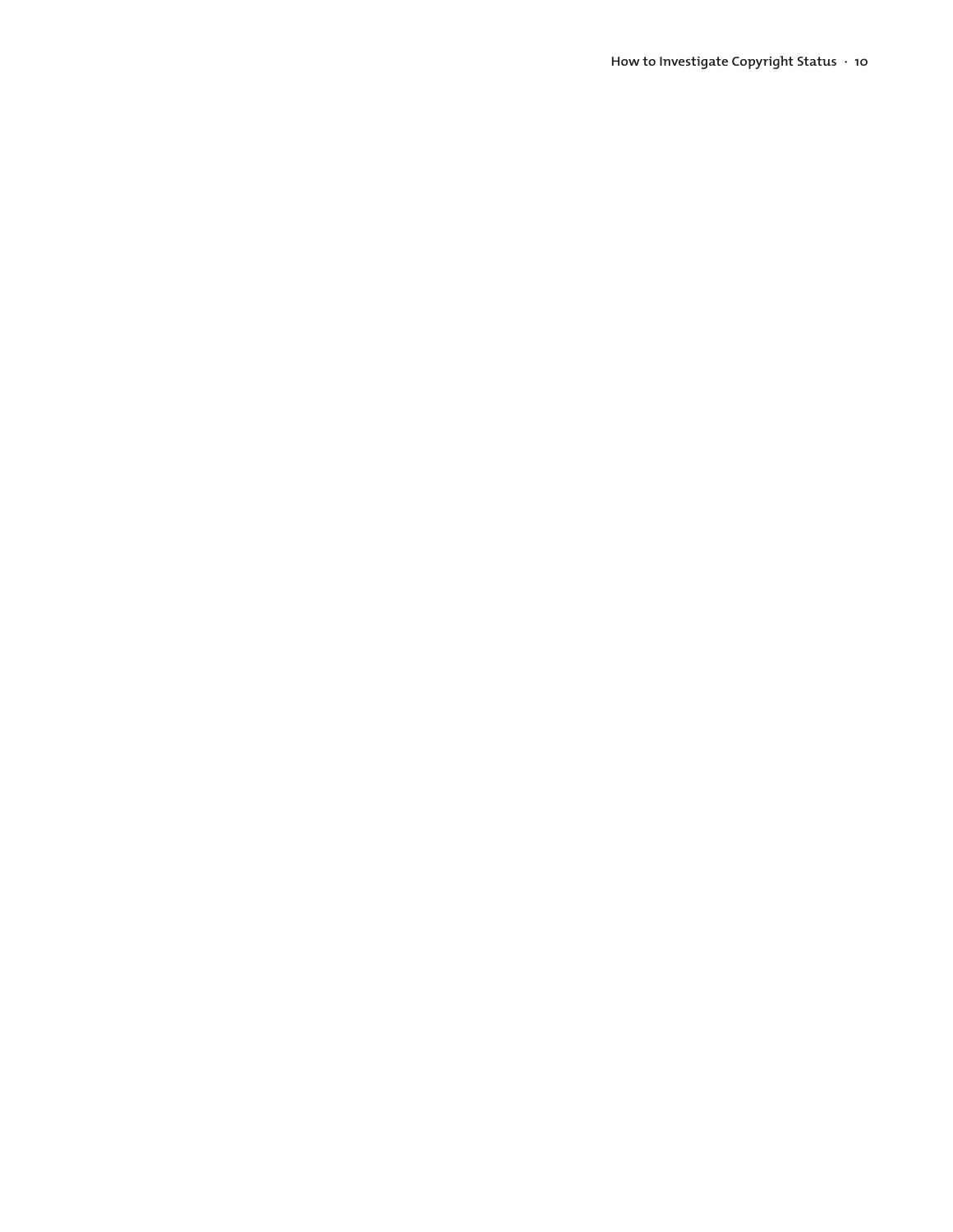

**Copyright Office 101 Independence Avenue SE Washington, DC 20559**

**Records, Research, and Certification Section 8:30 am to 5:00 pm eastern Monday through Friday, Phone: (202) 707-6787 Fax: (202) 252-3519**

#### **type of work**

ò *Book* ò *Music* ò *Motion picture* ò *Drama* ò *Sound recording* ò *Computer program* ò *Photograph/artwork* ò *Map* ò *Periodical* ò *Contribution* ò *Architectural work* ò *Mask work*

#### **search information you require**

ò *Registration* ò *Renewal* ò *Assignment* ò *Address*

**specifics of work to be searched**

*Title*

*Author*

cut here **cut here** *Copyright claimant (Name in © notice)*

*Approximate year date of publication/creation*

| Registration number (if known) |  |
|--------------------------------|--|
|                                |  |

If you need more space, please attach additional pages.

The fee for a search report is based on a set statutory fee\* for the hour(s) or fraction of an hour consumed. The more information you furnish as a basis for the search, the better service we can provide. The time between the date of receipt of your fee for the search and your receiving a report will vary, depending on the method of payment (personal check, money order, or credit card) and on the workload. If you want an estimate for the cost of the search and report, indicate your preference by checking the box *below. There is a separate fee for an estimate.*

Names, titles, and short phrases are not copyrightable.

*Please read Circular 22 for more information on copyright searches.*

|                                                                      | Email <u>Email</u> |
|----------------------------------------------------------------------|--------------------|
| Convey results of estimate/search by telephone? $\Box$ Yes $\Box$ No |                    |
|                                                                      | $\Box$ No          |

\*NOTE: Copyright Office fees are subject to change. For current fees for estimates or searches, check the Copyright Office website at www.copyright.gov, write the Copyright Office, or call the Records, Research, and Certification Section at (202) 707-6787.